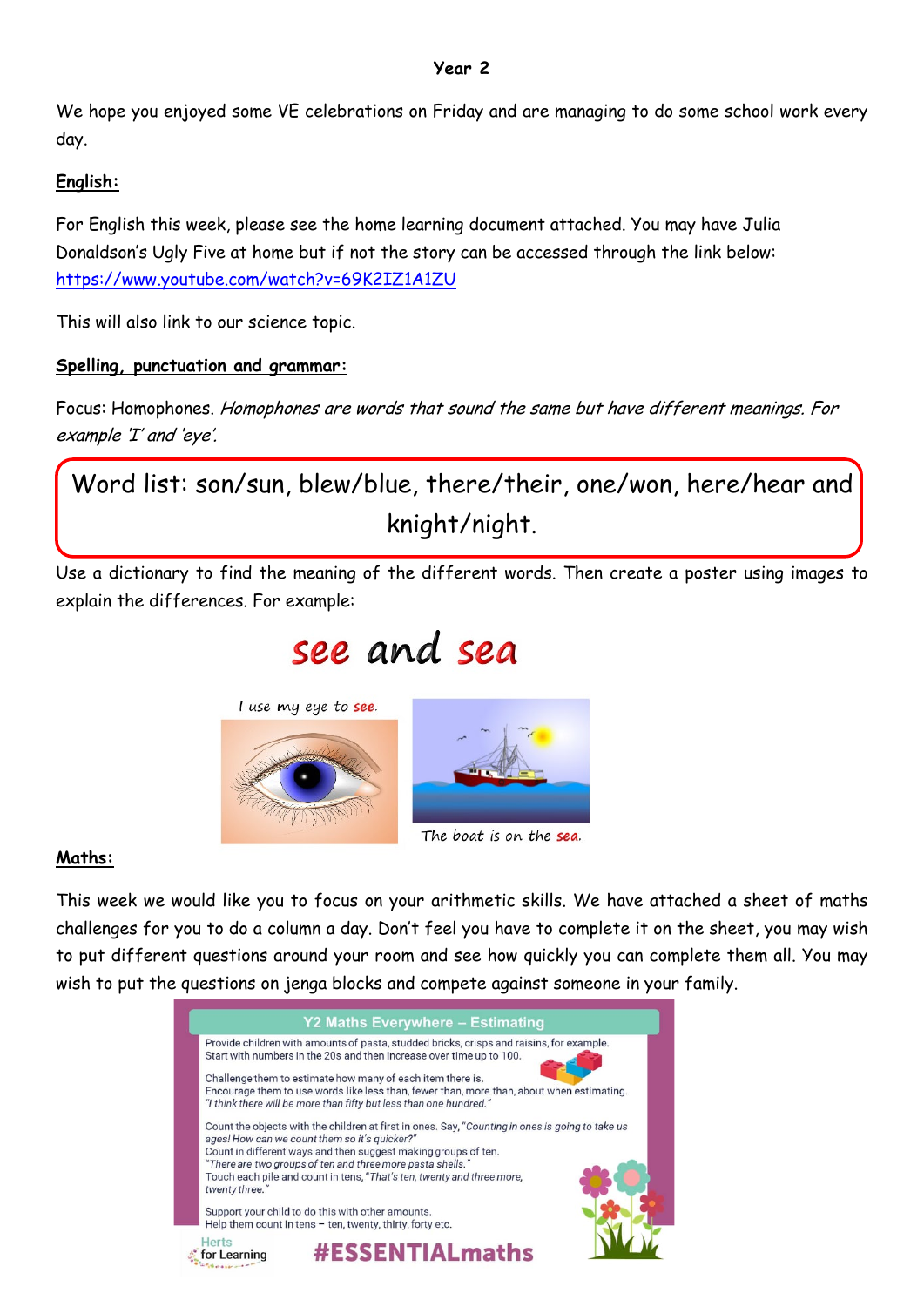

If you have an empty jar, some loose glitter and PVA glue, it may be nice to make a mindful jar. These are very confusing times for us as grownups too!

First, get a clear jam jar and fill it almost to the top with water. Add a squirt of PVA glue and a teaspoon of glitter. Attach the lid of the jar tight and give it a really good shake to make the glitter swirl.

Imagine that the glitter is like your thoughts when you're stressed, angry or upset. See how it whirls around and make it really hard to see clearly? That's why it's so easy to make silly decisions when you're upset – because you're not thinking clearly. Don't worry this is normal and it happens in all of us (yep, grownups too).

Put the jar down on a table and breathe deeply.

Now watch what happens when you're still for a couple of moments. Keep watching. See how the glitter starts to settle and the water clears? Your mind works the same way. When you're calm for a little while, your thoughts start to settle and you start to see things much clearer.

Don't forget – cosmic yoga <https://www.youtube.com/watch?v=02E1468SdHg> (We've even managed to find a minecraft one!)

We hope to see you soon,

Take care,

Amy and Megan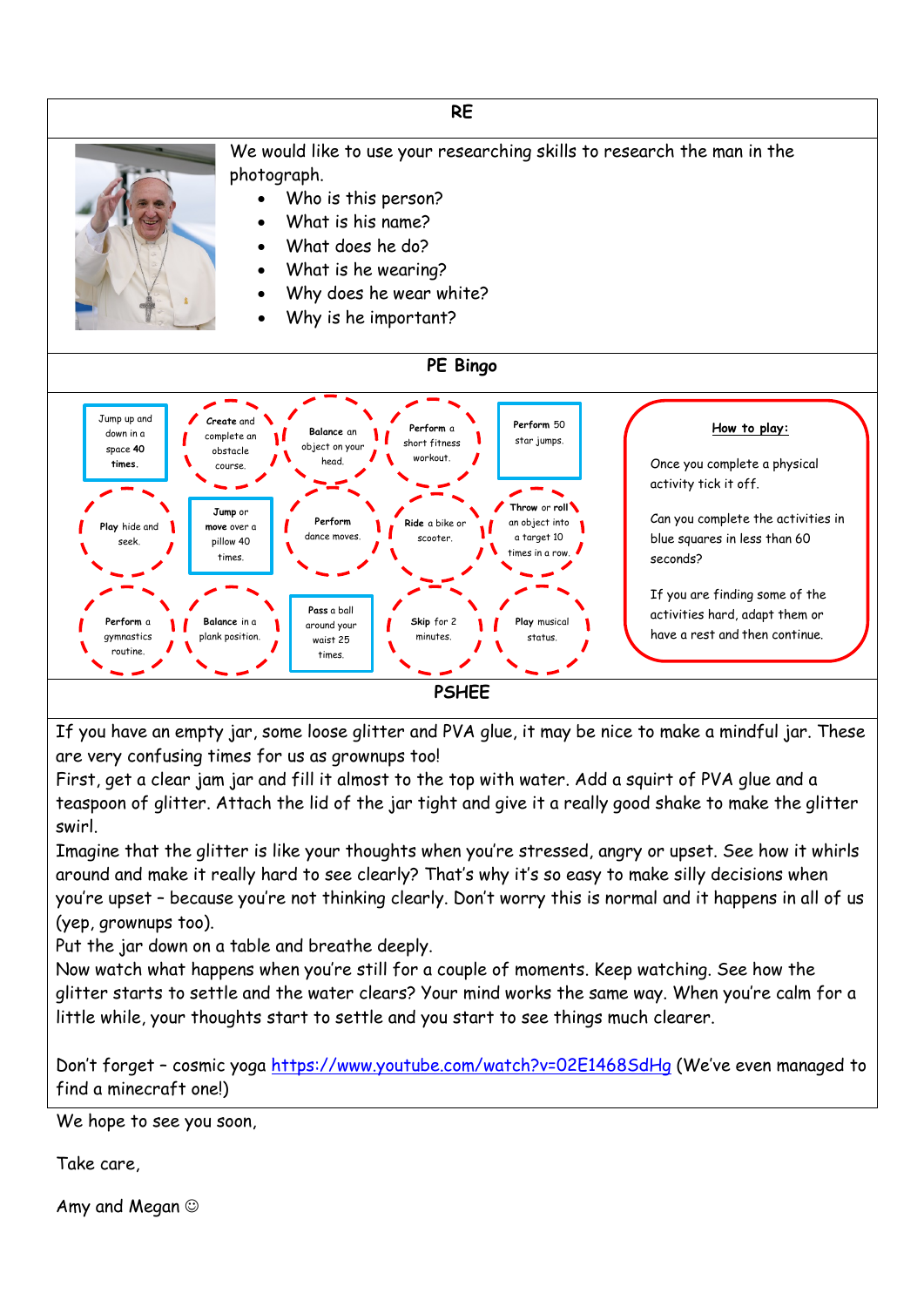# Where in the world?



#### **Objectives**

- To recognise some of the continents in the world
- To recognise how animals live in places that are suited to them
- To understand how animals obtain food from plants and animals, using the idea of a simple food chain

#### **Resources:**

- The Ugly Five by Julia Donaldson and Axel Scheffler
- A large world map, showing the seven continents (You can always access these through google)
- Resource Sheet 1.1, 1.2: Animals around the world
- Resource Sheet 2.1 and 2.2: Make a food chain
- Four large pieces of paper labelled "The Polar Regions", "The African Plains", "The Desert" and "The Rainforest"
- Sticky notes
- Lolly sticks/Straws and string
- Sticky tack or plasticine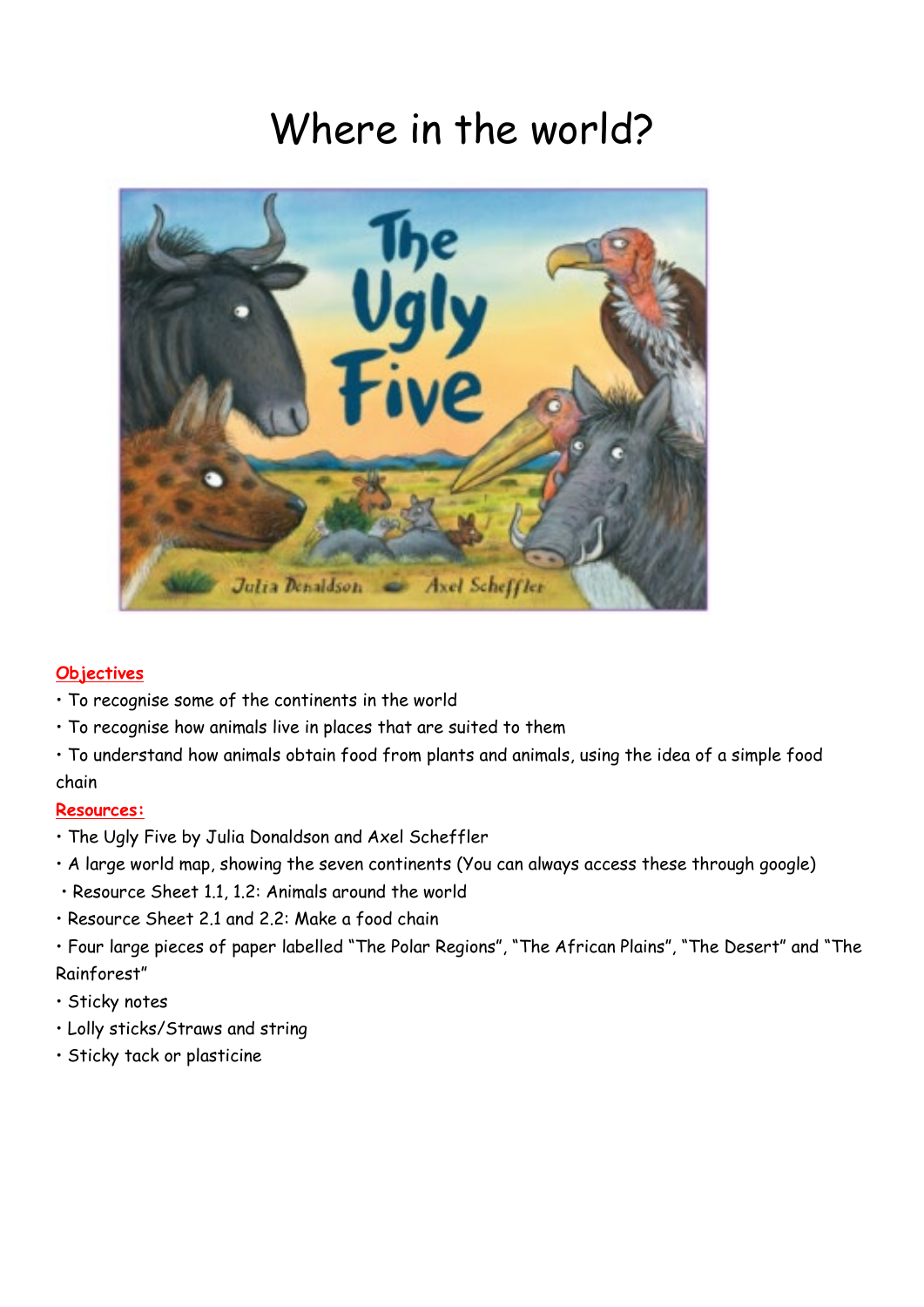#### **Outcomes**

• Children will be able to choose the correct setting for a given animal, explaining why that is the best place for them

• Children will be able to construct a simple food chain

#### **Introduction**

Introduce the book to your child by sharing the front cover.

Ask, where do you think this story might take place? Can you recognise any of the animals shown?

Without sharing the text, show the picture from the first page. Ask your child if they can work out where they think the story might take place. Explain that it is set in Africa. Show a map of the world (you may wish to use Scholastic's Where in the World? poster) pointing out where Africa is. Can your child name any other continents and point to where these are on the map, for example Europe or North America?

Read the story to your child, stopping to discuss any vocabulary that might be unfamiliar to them. Examples could include: ambled, ungainly, specimen, vile and grizzly.

After reading the book, turn back to each of the Ugly Five. Discuss why these animals are suited to living in the African plains – what is this habitat like and what food sources are available? Discuss the clues in the book about what the animals eat, for example:

'At mealtimes my habitats are really quite vile;

I much prefer food that's been dead for a while'

Ask your child to think about where the vulture gets food that has been dead for a while. You can go on to talk about why the Ugly Five wouldn't be suited to living in other habitats around the world, for example, why wildebeest wouldn't be suited to living in the desert and why would the warthog not like to live at the North Pole?

#### **Main task**

Give your child Resource Sheets 1.1 and 1.2: Animals around the world and the large pieces of paper, labelled with "The Polar Regions", "The African Plains", "The Desert" and "The Rainforest". Get your child to cut out or draw each of the animals on Resource Sheets 1.1 and 1.2 and glue the animals on the correct sheet of paper to show where they are suited to living. When they have finished, your child could write on sticky notes the reasons why they think the animals need to live in that particular place, adding these next to the animal pictures.

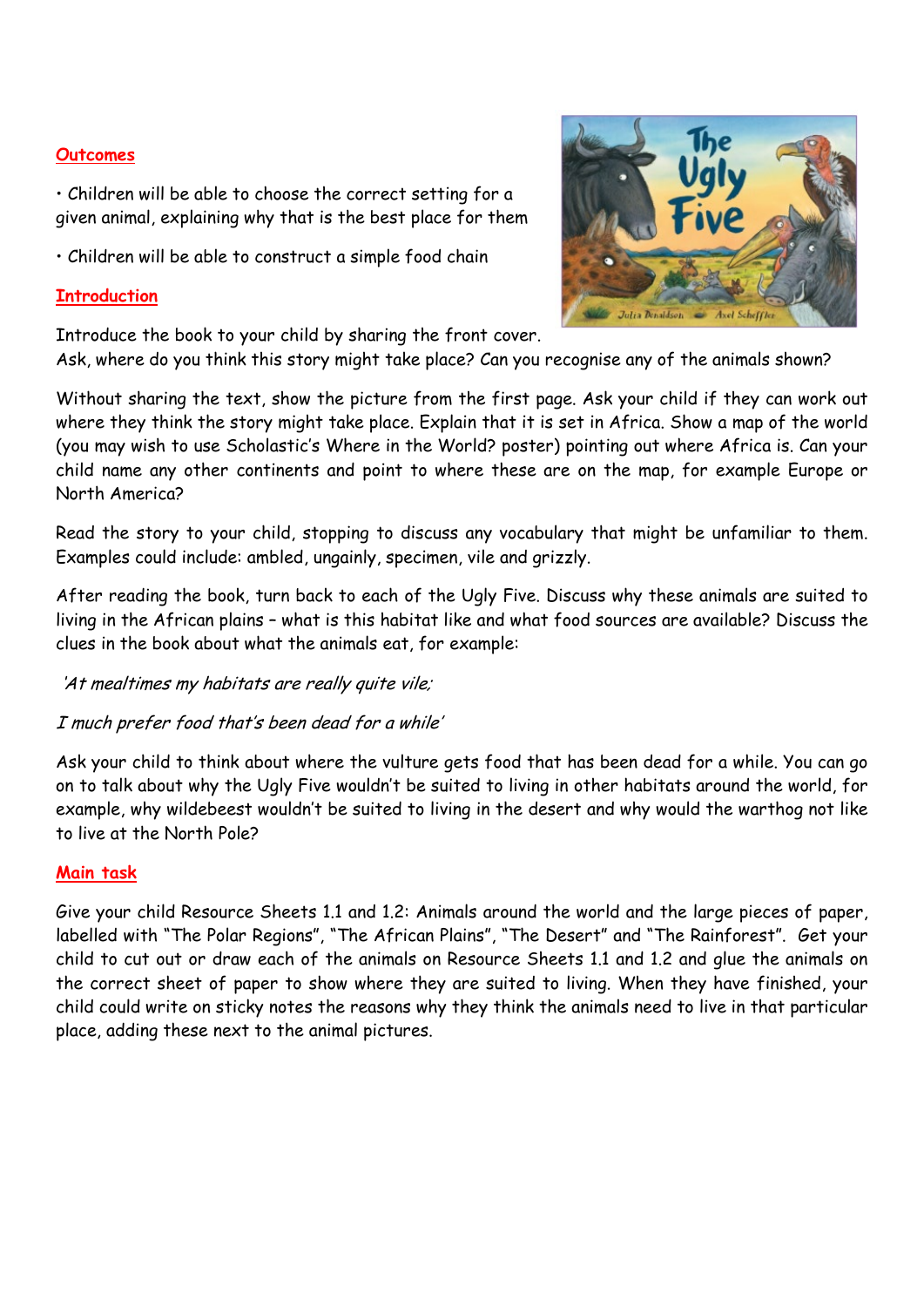#### **Extension**

Your child can draw pictures of what each of the Ugly Five animals eat on Resource Sheet 2.1 and 2.2:

Make a food chain. You might want to discuss some ideas first, or encourage your child to conduct some research using books and the internet first.

• **Lappet-face vultures** scavenge on carcasses of mammals such as gazelles and hares, but they also eat eggs, insects (such as locust) , and hunt live prey such as small birds (eg. flamingoes).

• **Spotted hyenas** scavenge the loeftovers of bigger predators, but will also hunt mammals such as wildebeest or antelope. They also kill and eat birds, lizards, snakes, and insects.

• **Wildebeest** are herbivorous animals and graze on grasses, leaves and shoots.

• **Marabou** storks are scavengers; they eat anything from termites, flamingos and small birds to leftover scraps of mammal carcasses (with vultures and hyenas).

• **Warthogs** mainly eat grass, fruit, berries, roots and insects but they are also known to occasionally eat small mammals, birds and reptiles.

Next, your child needs to cut out the pictures of the Ugly Five animals and their drawings of what they eat from the Resource Sheet 2.1 and 2.2. Demonstrate how to make a hole in each of the cut outs by placing a blob of sticky tack or plasticine underneath and pressing down on the card with a sharp pencil.

Give your child two lolly sticks or straws and five pieces of string. The two lolly sticks or straws should be glued together to form a cross. Two pictures should then be threaded onto piece of string (one Ugly Five animal and their diet should be on each string). Four strings should then be tied to each tip of the lolly sticks, and the fifth string can be tied to the middle of the cross, creating an Ugly Five food chain mobile.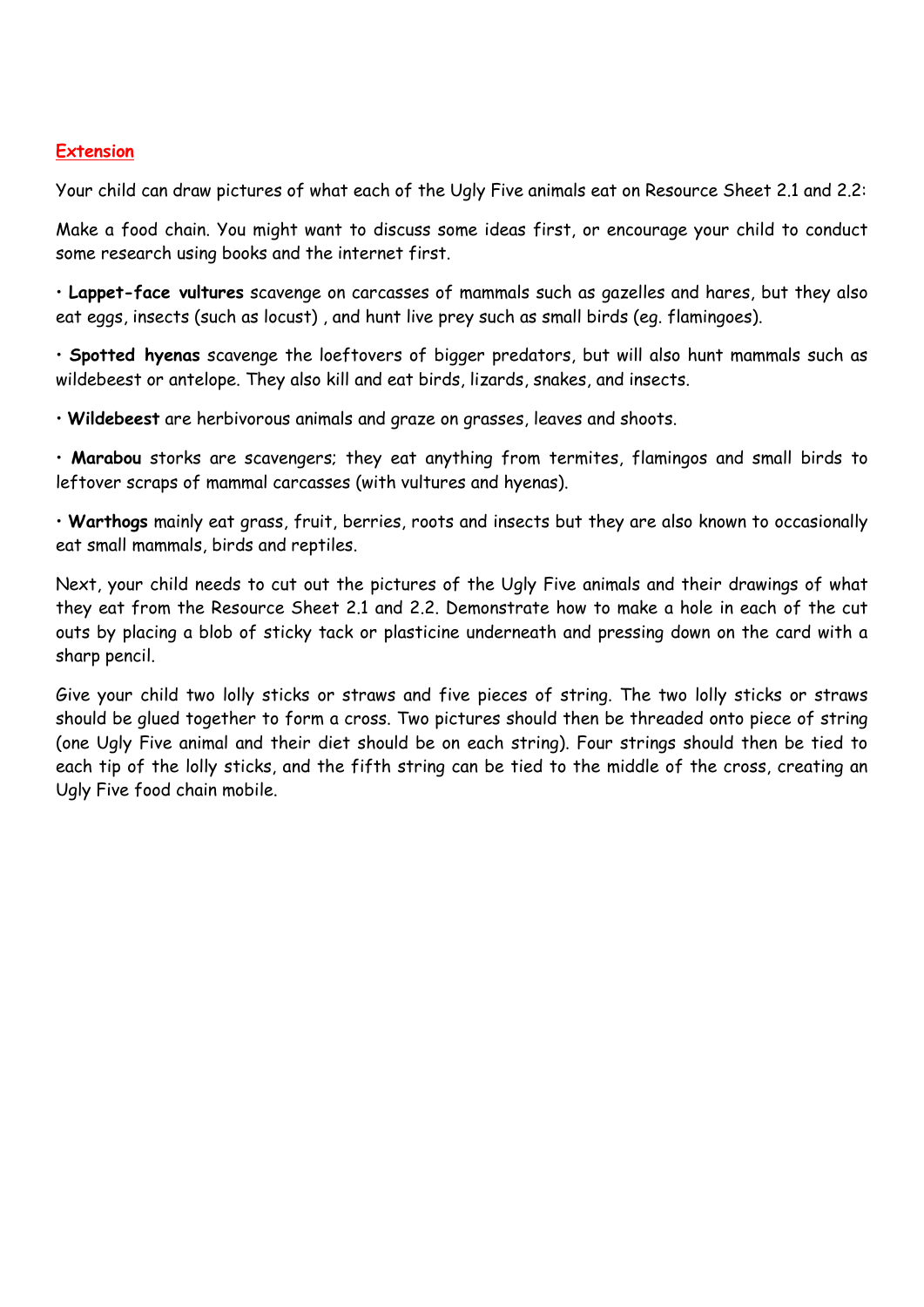### Where in the world?

### **Resource Sheet 1.1: Animals around the world**

Do you know where in the world these animals live?





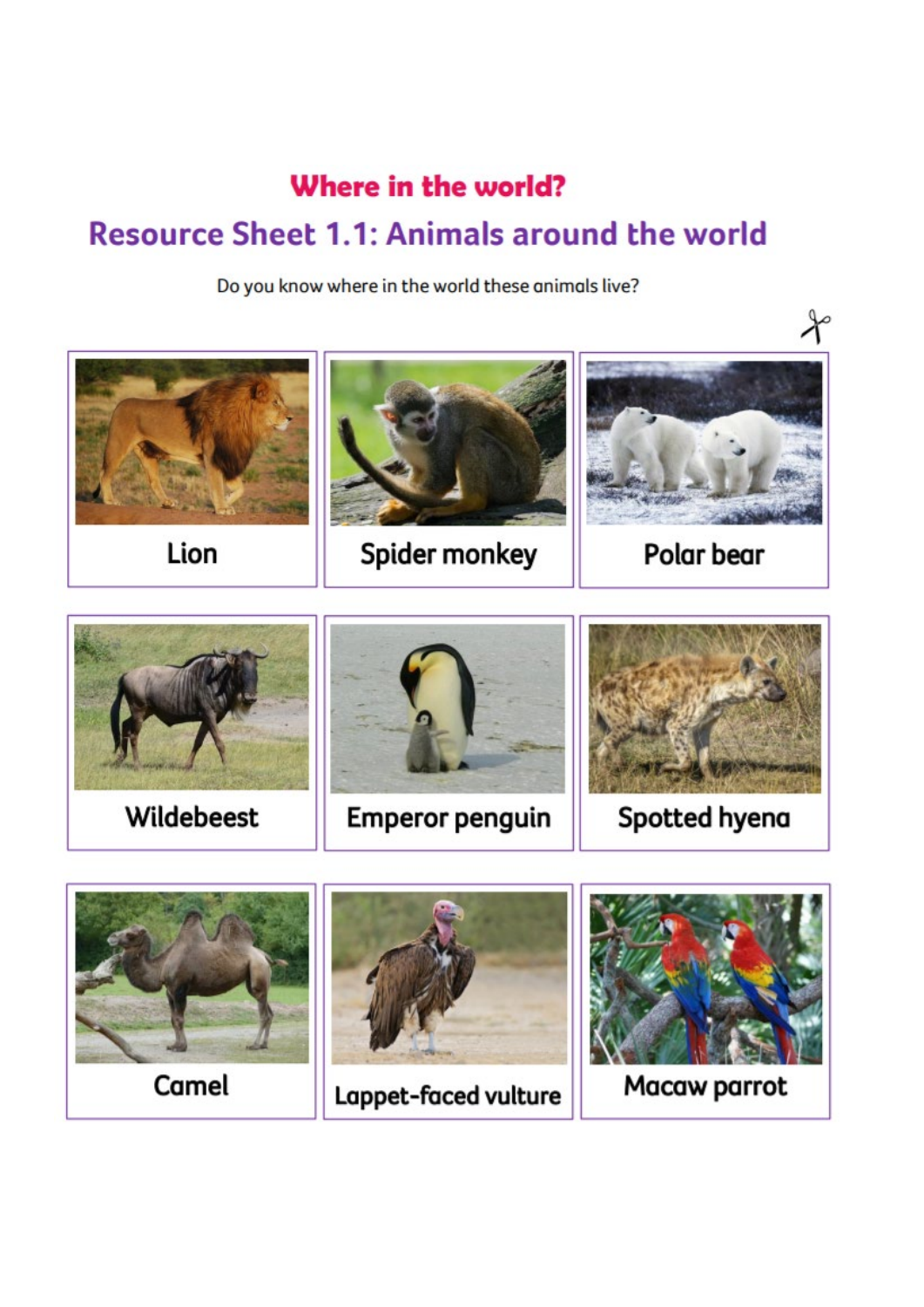### Where in the world?

### **Resource Sheet 1.2: Animals around the world**

Do you know where in the world these animals live?



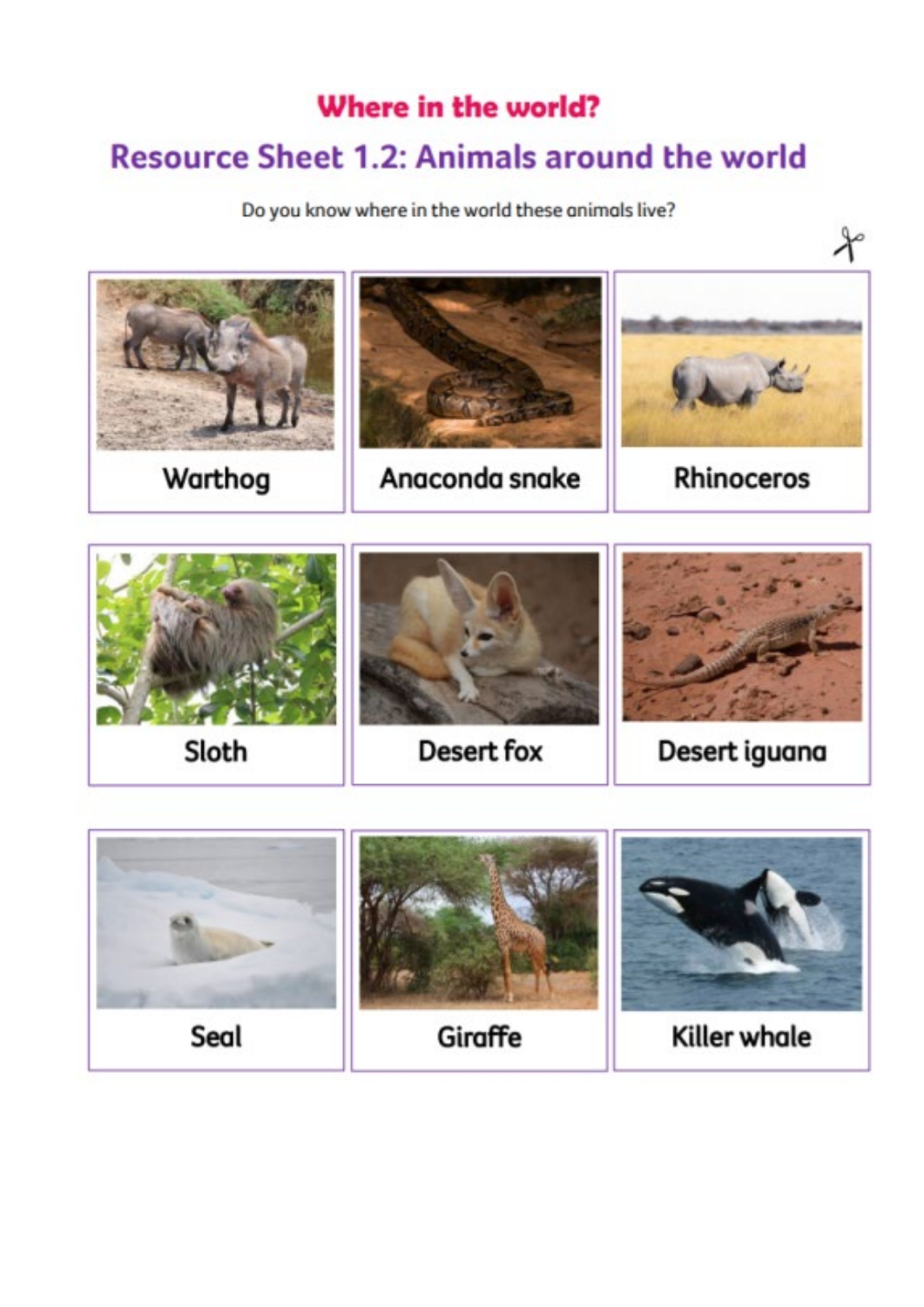## Where in the world? **Resource Sheet 2.1: Make a food chain**

In the blank boxes, draw a picture of what each of the Ugly Five animals eat and then cut them out to make your food chain mobile.

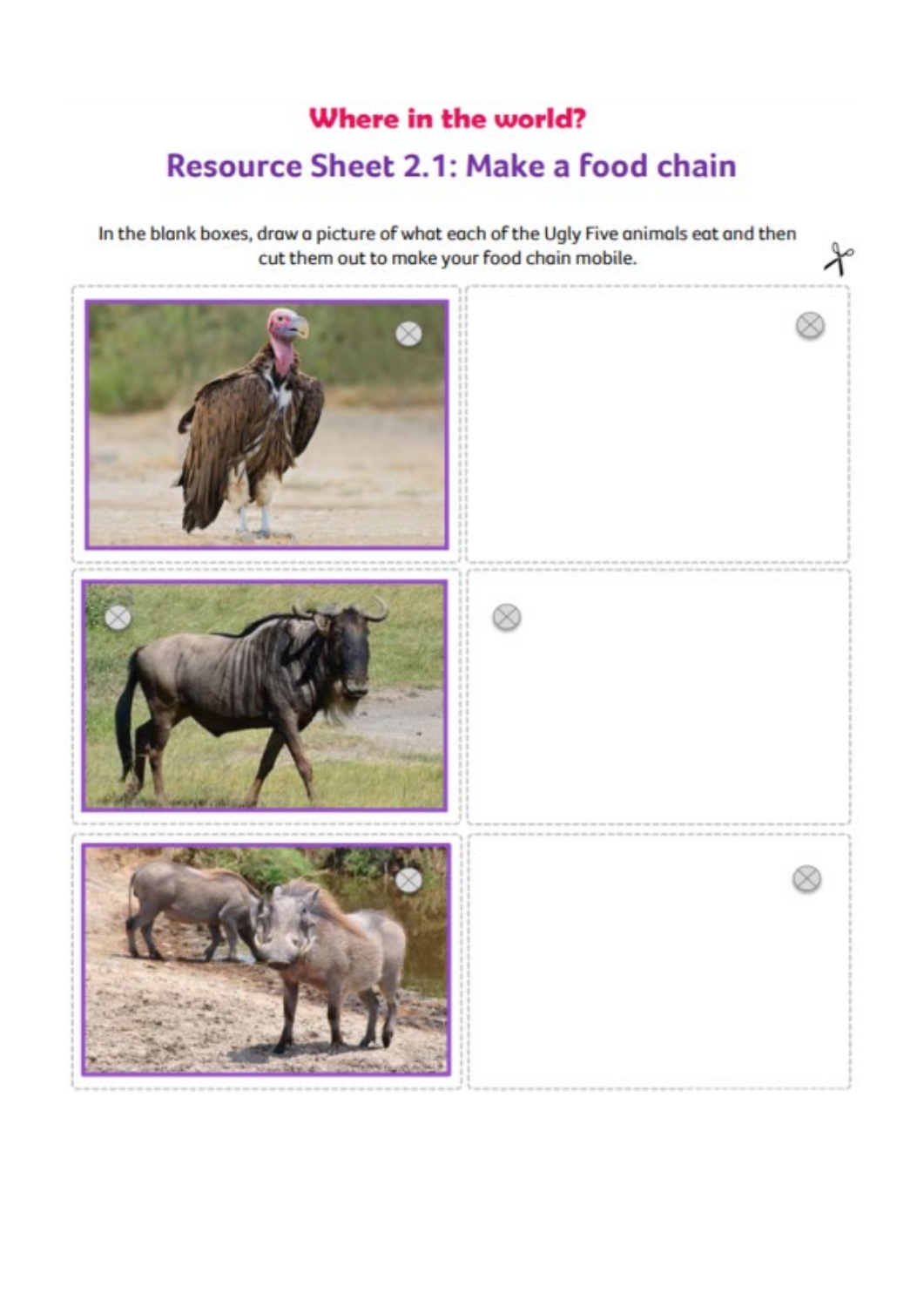### Where in the world? **Resource Sheet 2.2: Make a food chain**

In the blank boxes, draw a picture of what each of the Ugly Five animals eat and then cut them out to make your food chain mobile.